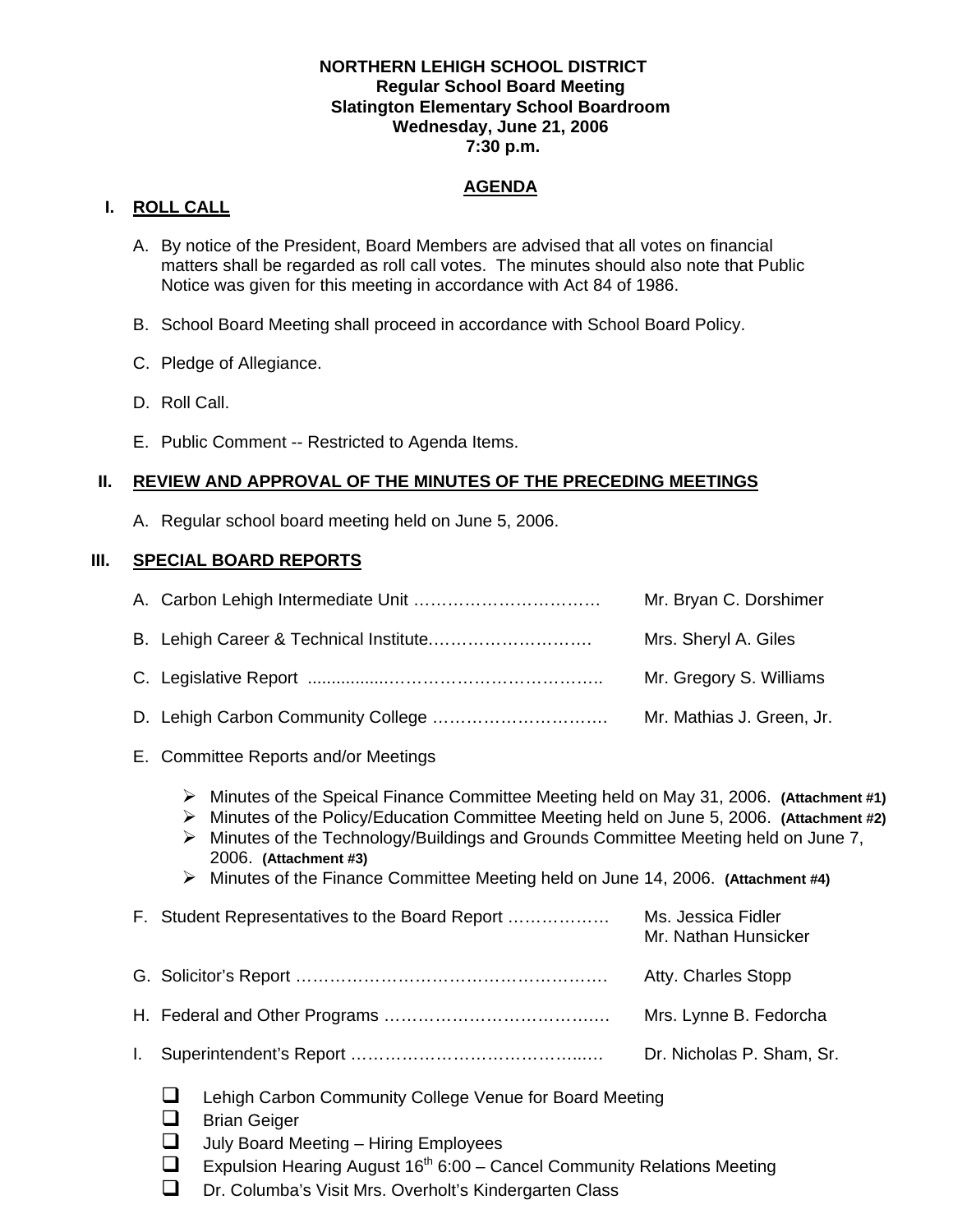J. An Executive Session will be held at 6:30 p.m. in the Superintendent's Office.

## **IV. PERSONNEL**

A. Administrative Transfer

| John Fidelibus |                                                                     |
|----------------|---------------------------------------------------------------------|
| From:          | <b>High School Assistant Principal</b>                              |
| To:            | Transition High School/Middle School Assistant Principal, replacing |
|                | Robert Kern                                                         |
| Effective:     | July 1, 2006                                                        |
| Salary:        | \$75,997 (no change in salary)                                      |
|                |                                                                     |

#### B. Appointment

| Tammy L. Patterson* **      |                                                         |
|-----------------------------|---------------------------------------------------------|
| Assignment                  | Special Education Aide - Slatington Elementary          |
|                             | Replacing Elvin Schlege, who resigned                   |
| Salary:                     | \$9.59 Per Hour / 6 1/2 Hours Per Day / 5 Days Per Week |
| <b>Effective Date:</b>      | September 5, 2006                                       |
| *60-Day Probationary Period |                                                         |
| ** Pending Clearances       |                                                         |

#### C. Resignation

- 1. Accept the resignation of Kathy Leadbetter from her position as Special Education Learning Support Aide in the Senior High School effective the end of the day on June 9, 2006.
- . 2 Accept the resignation of Carol Dorward from her position as Business Education/Keyboarding at which time she will begin her retirement from Northern Lehigh School District after 31 years of service. teacher in the Northern Lehigh Middle School, effective the end of the day on June 16, 2006,
- 3. Accept the resignation of Jessica Claycomb from her position as Family & Consumer Science teacher in the Senior High School effective the end of the day on June 16, 2006.
- 4. Accept the resignation of Cindy Petruska as volunteer Dance Team Advisor for the Senior High School and Middle School effective the end of the 2005-2006 school year.

#### D. Co-Curricular Appoints for 2006-2007

| Assistant Girls Basketball Coach | Scott Gerould | $$4,168.66*$ |
|----------------------------------|---------------|--------------|
|----------------------------------|---------------|--------------|

\*Last year's rates will apply until a new Collective Bargaining Agreement is approved.

#### E. 2006-2007 Volunteers

Approve the following list of people as Dance Team Advisors for the Senior High School and Middle School for the 2006-2007 school year:

> Amanda Heller \* Patrice Arnold \* Dianna Hoch \*

*\*Pending Clearances*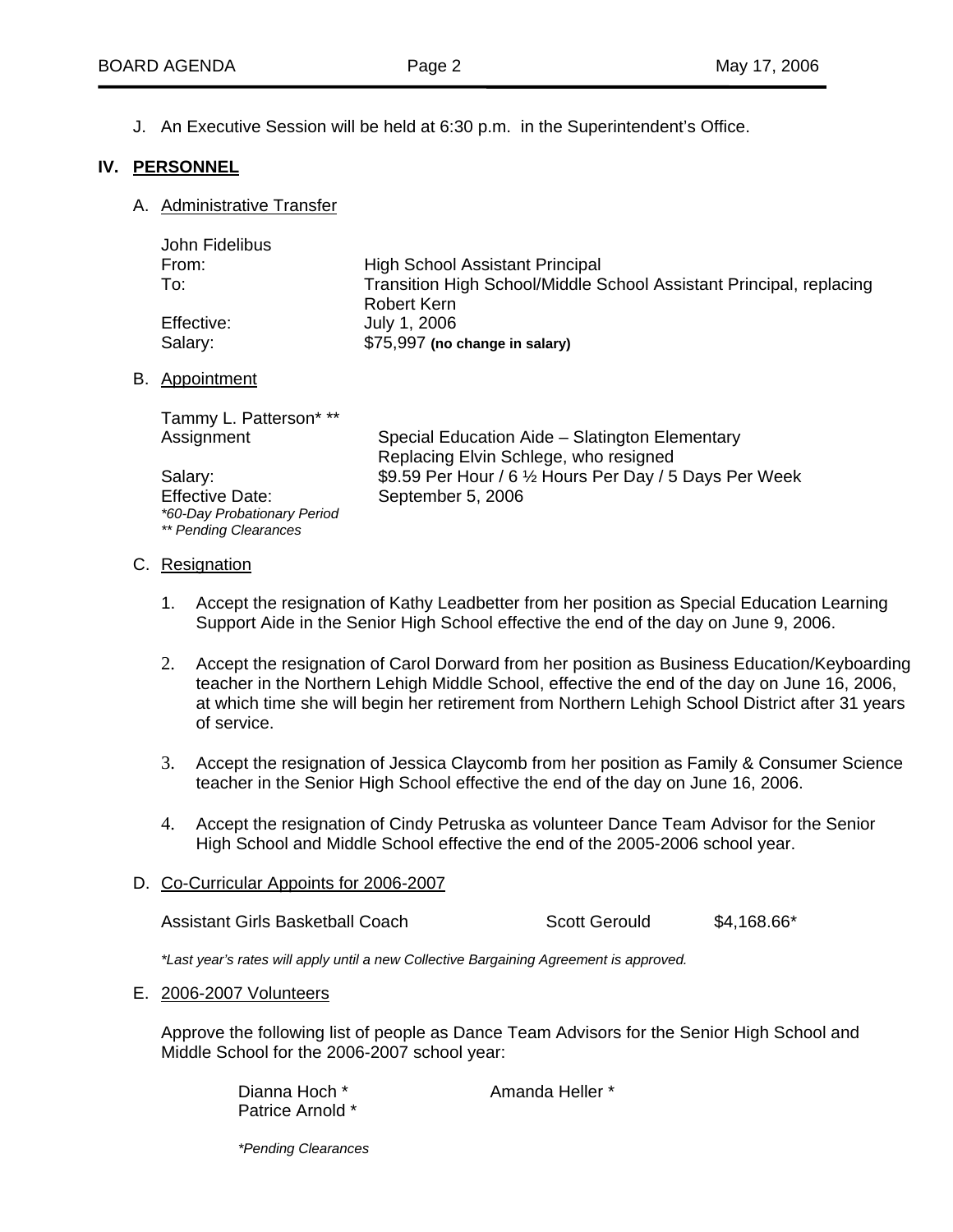- F. Approve to contract with Brian Geiger for consultative services, effective August 4, 2006, at a fee of \$50.00 per hour, not to exceed 25 hours.
- G. Approve merit increases for school administrators, as recommended by the Superintendent, for the 2005-2006 school year, to concur with the current Act 93 Administrative Compensation Plan.

#### **. CONFERENCES V**

- A. Kim Wagner Asperger's Syndrome: What Is It? Sponsored by CLIU #21 Schnecksville, PA – Registration: \$125.00 – Funding: IDEA **(Attachment #5)**
- B. Amy Zeiser Asperger's Syndrome: What Is It? Sponsored by CLIU #21 Schnecksville, PA – Registration: \$125.00 – Funding: IDEA **(Attachment #6)**
- C. Lynn Haab Asperger's Syndrome: What Is It? Sponsored by CLIU #21 Schnecksville, PA – Registration: \$125.00 – Funding: IDEA **(Attachment #7)**
- D. Jane Kutney Helping Struggling Writers Strategies for Teachers Sponsored by CLIU #21 – Schnecksville, PA – Registration: \$125.00 – Funding: Curriculum & Instruction Budget **(Attachment #8)**
- E. Susan Heil Helping Struggling Writers Strategies for Teachers Sponsored by CLIU #21 – Schnecksville, PA – Registration: \$125.00 – Funding: Curriculum and Instruction Budget **(Attachment #9)**
- F. Amy Zeiser Wilson Reading System Overview Sponsored by Reading Nancy Ruhmel June 26 & 27 – Allentown, PA – Registration: \$275.00 – Funding: IDEA **(Attachment #10)**

## **VI. POLICY**

#### A. Board Policy

- 1. Approved to adopt new school board policy #246, Pupils, Student Wellness, as amended after second reading. **(Attachment #11)**
- 2. Approve revisions to existing school board policy #323, Administrative Employees, Tobacco Use, as presented after first reading. **(Attachment #12)**
- 3. Approve revisions to existing school board policy #423, Professional Employees, Tobacco Use, as presented after first reading. **(Attachment #13)**
- 4. Approve revisions to existing school board policy #523, Non-Professional Employees, Tobacco Use, as presented after first reading. **(Attachment #14)**
- 5. Approve revisions to existing school board policy #127, Programs, Assessment of Educational Program, as presented after first reading. **(Attachment #15)**
- 6. Approve revisions to existing school board policy #130, Programs, Homework, as presented after first reading. **(Attachment #16)**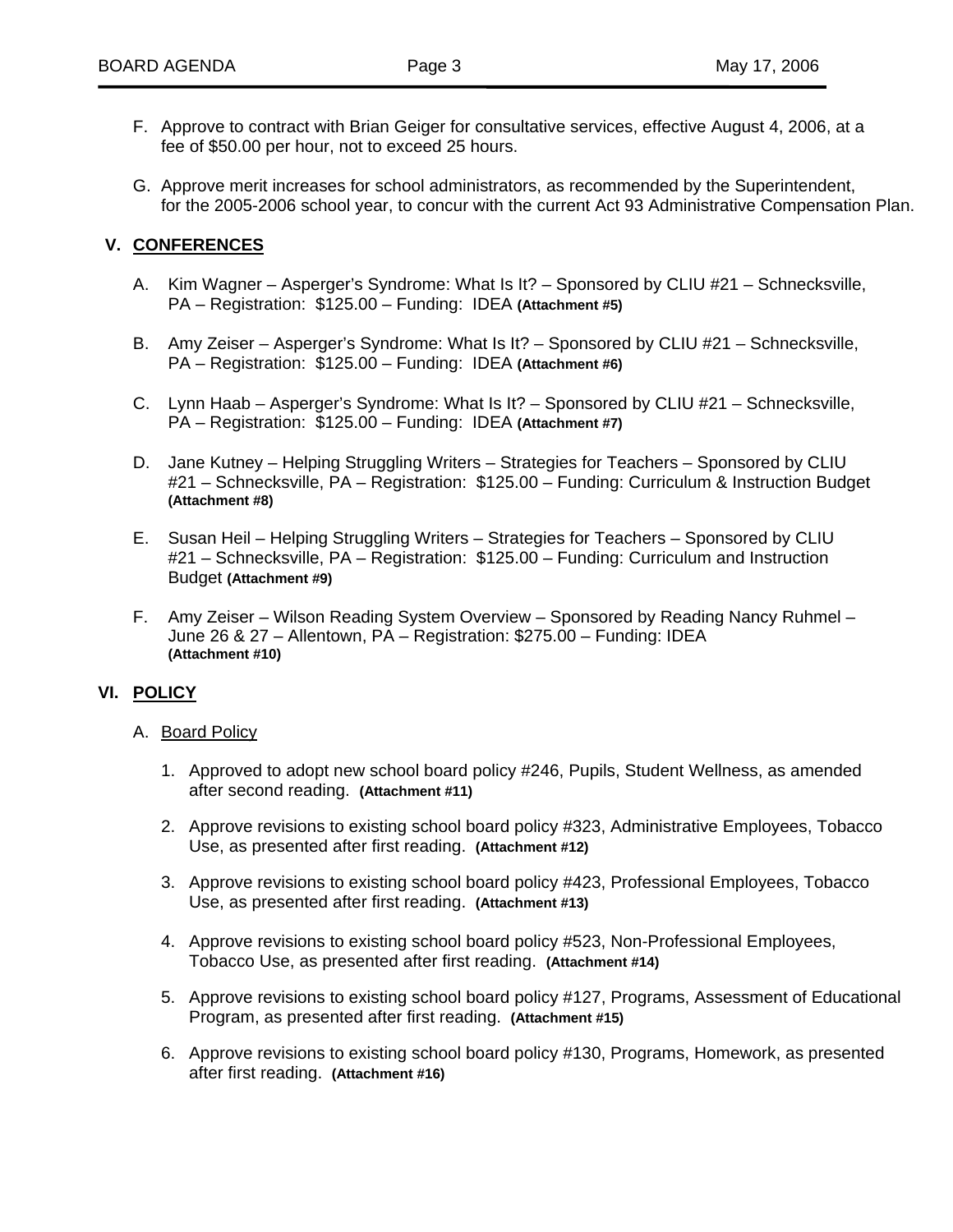B. Approve the recommendation of the administration that, effective September 5, 2006, school lunch prices be increased as follows:

Middle School & High School – from \$1.65 to \$1.95 Elementary Breakfast – from \$.70 to \$.75 Elementary Schools – from \$1.60 to \$1.95

C. Approve the Corrective Action Plan Response to the Fiscal Year End State Audit for 2001, 2002, 2003, and 2004. **(Attachment #17)**

## D. Agreement of Sponshorship

the Fall of 2006 she will be a fulltime student at Northampton County Community College to pursue her course of study in Dental Hygienist. **(Attachment #18)**  Approve the Agreement of Sponsorship To Attend Another Pennsylvania Community College for Sara Anne Freed, in accordance with the guidelines established under Policy #912. Beginning in

## **VII. CURRICULUM AND INSTRUCTION**

- A. Approve the purchase of eighth grade science textbooks, *Science Explorer series 2005* by Earth Science, copyright 1997, by Glencoe. This completes last year's Middle School Science curriculum. Specific strategies for modifying instruction are provided and content is delivered materials and ancillary resources are being provided at no charge. The total cost for all textbooks levels is  $$8,093.00$ . This is part of the 2006-07 textbook budget. Prentice Hall, to replace *Merril Focus on Life Science*, copyright 1985, by Glencoe, and *Holt*  textbook order. Texts are aligned with PA Math, RWSL, Science & Technology, and Environment & Ecology Standards and supports Northern Lehigh's middle school science through a variety of formats, including print, audio, and transparencies. Teacher resource
- B. Approve the purchase of high school math textbooks by Prentice Hall. The two titles are - texts will replace *"Calculus, 4th Ed."* by Holt, 1990, and *"Statistics, A First Course"* by McGraw The total cost of these textbooks for two courses is  $$15,360$ . This is part of the 2006-07 textbook budget. *"Finney, Demana, Waits, Kennedy, Calculus: Graphical, Numerical, Algebraic,"* 3rd Edition, 2007, and *"Larson, Farber, Elementary Statistics: Picturing the World,"* 3rd Edition, 2006. These Hill, 1995. Teacher resource materials and ancillary resources are being provided at no charge.

## **VIII. OLD BUSINESS**

## **IX. NEW BUSINESS**

#### **X. FINANCIAL**

- A. Approve the Treasurer's reports for the month of April & May 2006.
- B. Approve payment of General Fund bills for the months of April, May and June 2006.
- C. Approve the Cafeteria Reports for the month of April 2006 and payment of bills for the April, May and June 2006.
- D. Approve the Northern Lehigh Middle School Student Activities Account Fund Statement **(Attachment #19)** for the month of April 2006.
- E. Approve the Northern Lehigh High School Student Activities Account Fund Statement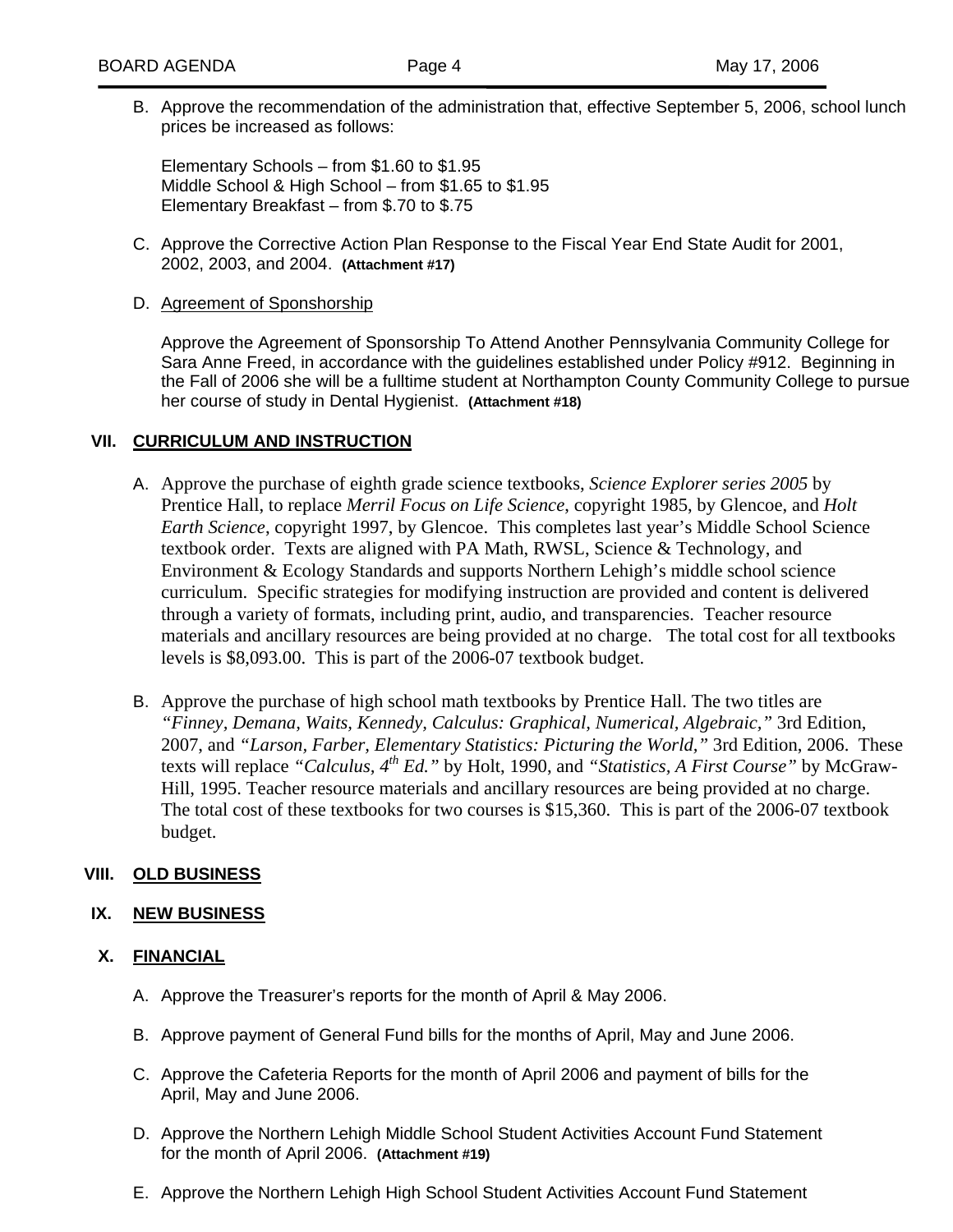for the month of May 2006. **(Attachment #20)**

- F. Approve the Northern Lehigh High School Student Scholarship Fund Statement for the month of May 2006. **(Attachment #21)**
- G. Approve the Northern Lehigh Sports Accounts Financial Report for month ended **(Attachment #22)** May 31, 2006.
- H. Approve the Northern Lehigh Refreshment Stand Financial Report for month ended May 31, 2006. **(Attachment #23)**
- I. Approve payment of construction bills from the 2004AAA bond. **(Attachment #24)**
- J. Appoint Mid-Penn Insurance Associates as the 2006-2007 Student Accident and Athletic include all interscholastic sports, band and cheerleading. Voluntary school coverage is \$22.00 for the school time rate and \$88.00 for the 24-hour rate, the same as 2005-2006. Insurance carriers. The renewal rate is \$5,900.00, an increase of \$186.00 over last year, to **(Attachment #25)**
- K. Approve the 2005-2006 Northern Lehigh School District Salary Schedule as presented. **(Attachment #26)**
- L. Approve budgetary transfers for the 2005-2006 fiscal year including any budgetary transfers recommended by the end of year audit. **(Attachment #27)**
- M. Approve the contract with J. Miller and Sons, Inc. for environmental consulting (AHERA, Rightto-Know, MSDS, and IAQ Testing) to include all buildings in the amount of \$6,725.00. This reflects a \$0.00 increase over last year's fee. **(Attachment #28)**
- N. Approve Client Service Agreement with Provident Energy including Rider #2 for energy purchase pending legal review by our solitor. **(Attachment #29)**
- O. Approve to accept the agreement between Northern Lehigh School District and Slatington Borough to terminate the use of the EIT office located at 125 S. Walnut Street in Slatington. **ment #30) (Attach**
- **XI. LEGAL**

## **XII. CORRESPONDENCE**

#### **XIII. INFORMATION**

- A. Receipt of Donations 2005-2006 School Year
	- \$250.00 From Northern Lehigh Elementary School PTO for reimbursements for the Ag Fair held at Slatington Elementary School in May.